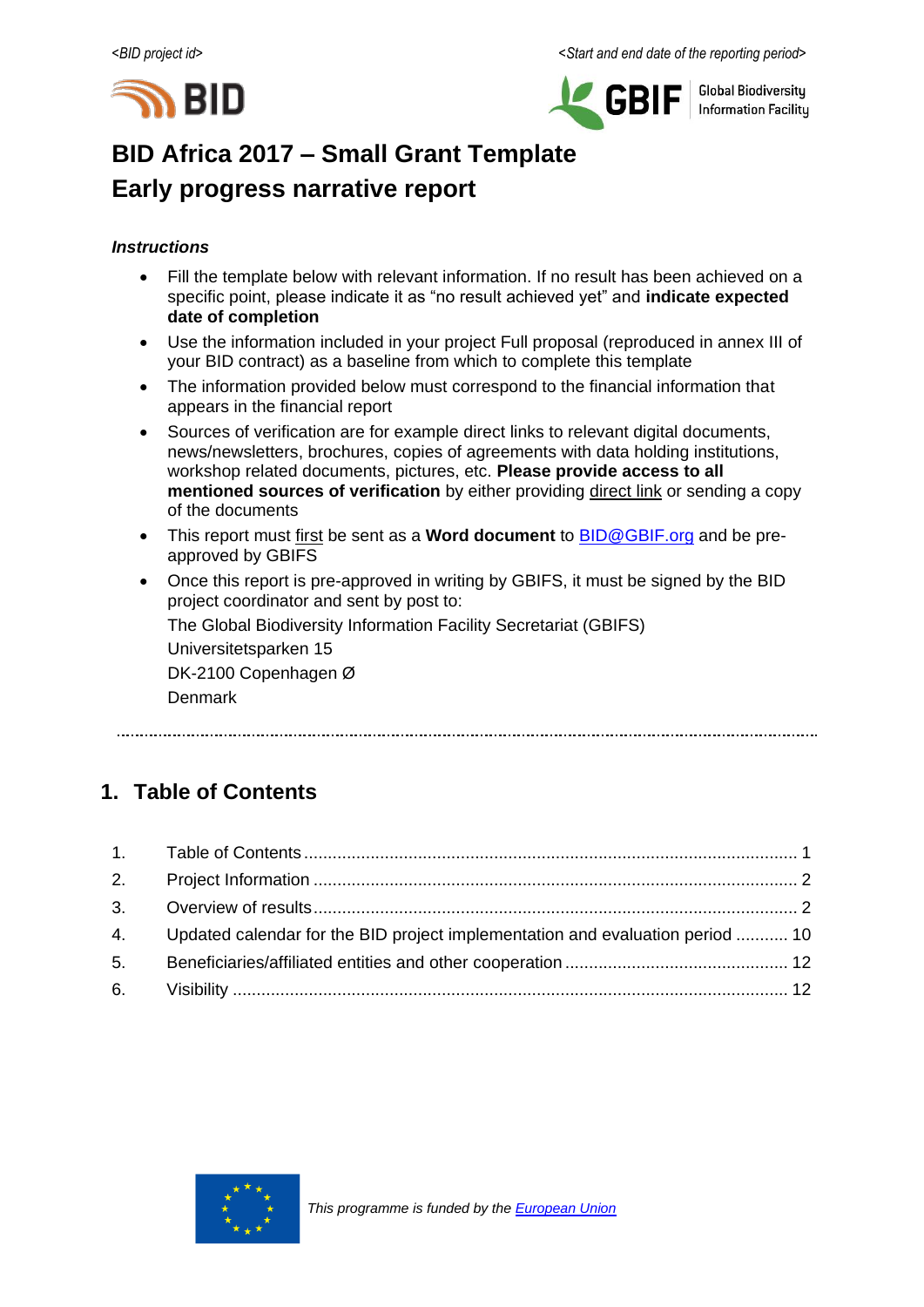



# <span id="page-1-0"></span>**2. Project Information**

- **2.1.Principal investigator and grant coordinator: Institution/network/agency name: World Vegetable Center, Eastern and Southern Africa, Arusha, Tanzania.**
- **2.2.Principal investigator name and role: Dr. Tsvetelina Stoilova, Genetic Resources Specialist. Organizes workshop to build capacity of project partners from Burundi, Tanzania and Zambia; and trains germplasm curators on digitizing information for national germplasm databases with a focus on indigenous vegetables to improve data availability and sharing.**
- **2.3.BID proposal identifier: BID-AF2017-0310-SMA**
- **2.4.Project title: Capacity building towards digitization of national vegetable databases to address regional and national priorities in food and nutritional security in Eastern Africa**
- **2.5.Start date and end date of the reporting period: 01/10/2017 – 31/01/2018**
- **2.6.Country(ies) in which the activities take place: Tanzania**

# <span id="page-1-1"></span>**3. Overview of results**

### **3.1.Executive summary**

*Give a short summary of the activities implemented and the outcomes of the project for the reporting period (500 words maximum).*

Under the project BID-AF2017-0310-SMA, the planned activities during the reporting period have been conducted. The questionnaire for selfassessment has been completed and submitted to the BID team. The first capacity enhancement workshop on data mobilization was attended by Dr. Tsvetelina Stoilova. Two of the partner organizations have been registered on the GBIF.org portal and registration of the remaining partners is in progress. During the reporting period, the all project partners stayed in close communication. Discussions on the project activities with partner organizations continue and the date for a capacity building workshop will be fixed according to the project working plan.

Following the BID requirements for the reporting period

- **Complete the capacity self-assessment questionnaire for data holding institution.** The self-assessment questionnaire was completed and submitted on time, before the deadline of 22 November 2017.
- **At least one data publishing institution registered with GBIF.org.**

Two institutions - Southern Plant Genetic Resources Centre (SPGRC), Zambia and Agricultural Research Institute (ISABU), Burundi - have been registered on the GBIF.org portal.

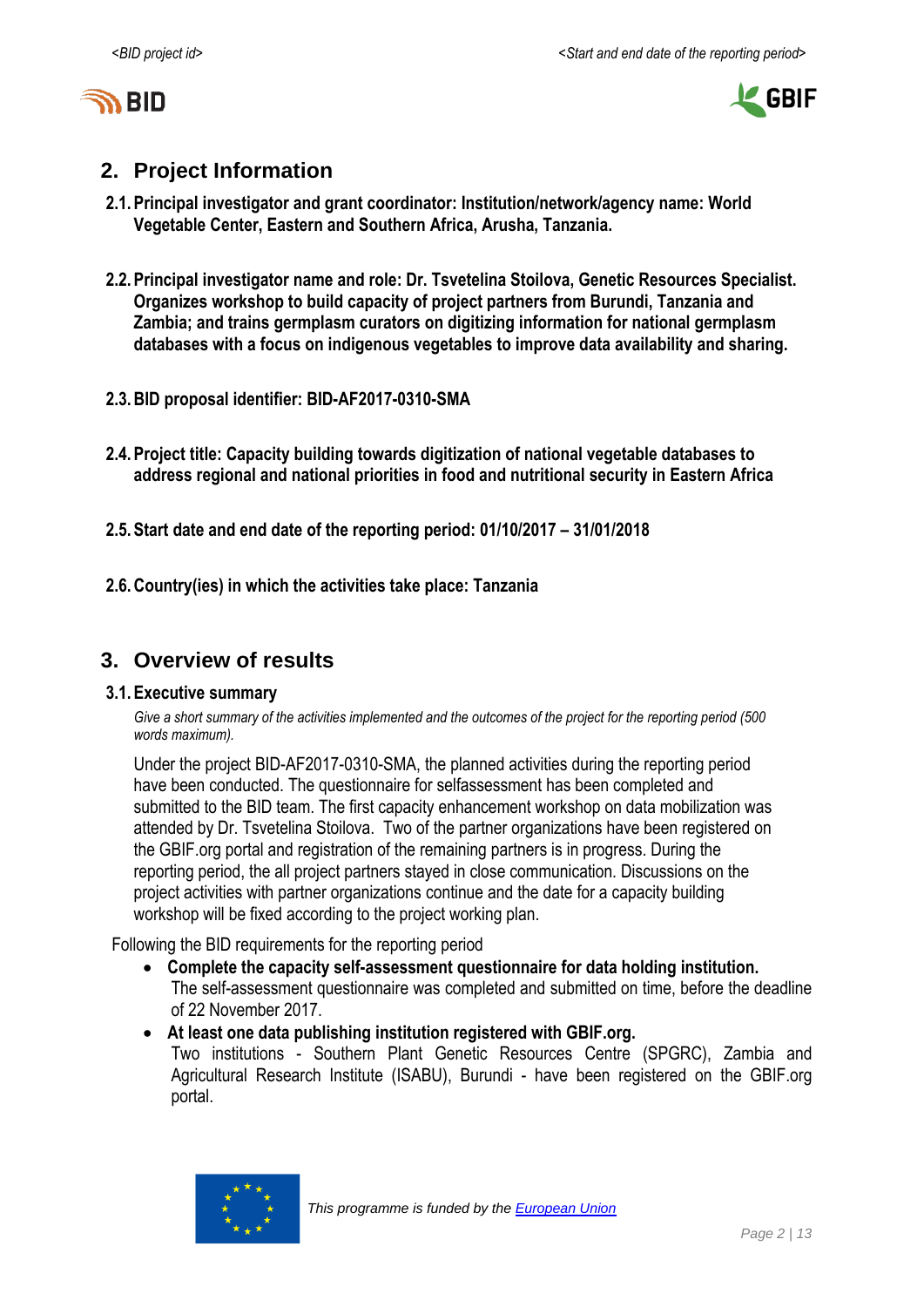



 Dr. Tsvetelina Stoilova attended the **BID Capacity Enhancement workshop on data mobilization** organized as a part of the BID programme Africa 2017 at SANBI, South Africa from 6 to 8 December 2017. Dr. Tsvetelina Stoilova has completed the exercises and sent them to BID, before the deadline of 31 January 2018.

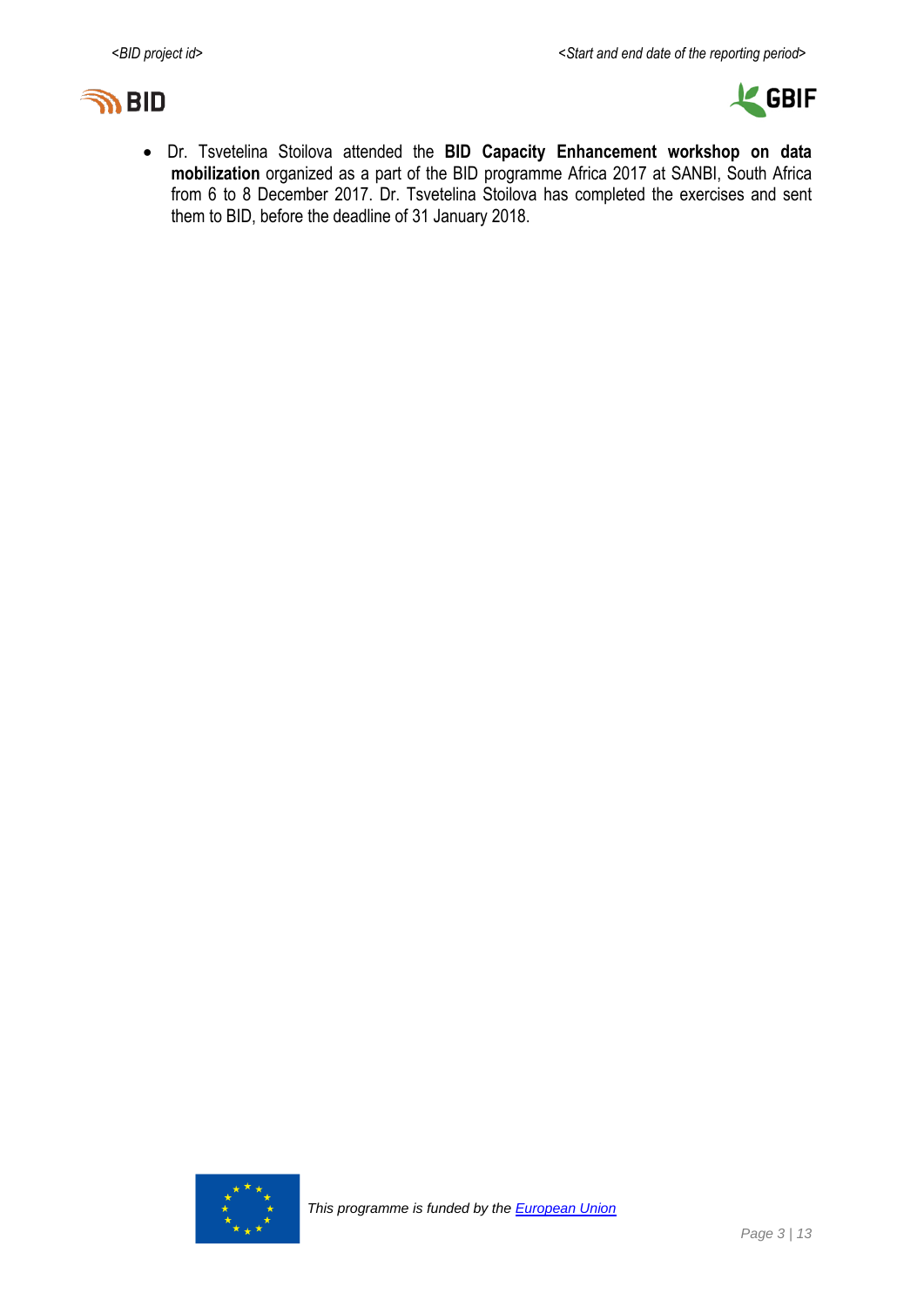



## **3.2.Progress against expected milestones:**

| <b>Expected milestones/activities</b>                                                                                                                                                                                                                                                                                      | Complete<br>d?<br>Yes/No | <b>Explanatory</b><br>notes                                                                                                                                              | <b>Sources of verification</b>                                                                                                                                                                                                                                |
|----------------------------------------------------------------------------------------------------------------------------------------------------------------------------------------------------------------------------------------------------------------------------------------------------------------------------|--------------------------|--------------------------------------------------------------------------------------------------------------------------------------------------------------------------|---------------------------------------------------------------------------------------------------------------------------------------------------------------------------------------------------------------------------------------------------------------|
| Completed capacity self-assessment<br>questionnaire for data holding<br>institutions<br>https://www.gbif.org/document/82785/se<br>If-assessment-guidelines-for-data-<br>holding-institutions (EN)<br>https://www.gbif.org/document/82813/m<br>odele-dauto-evaluation-pour-les-<br>institutions-detentrices-de-donnees (FR) | Yes                      | Self-<br>assessment<br>questionnaire<br>has been<br>completed by<br>22 November<br>2017.                                                                                 | Self-assessment questionnaire has<br>been sent to BID and an<br>acknowledgement was received<br>(document is attached)                                                                                                                                        |
| At least one data publishing institution is<br>registered with GBIF.org<br>Guidelines to become a publisher:<br>https://www.gbif.org/become-a-publisher                                                                                                                                                                    | Yes                      | Two project-<br>partner<br>organizations<br>have been<br>registered with<br>GBIF.org.                                                                                    | https://www.gbif.org/publisher/search?<br>offset=0                                                                                                                                                                                                            |
| At least one person from the project<br>team has completed the certification<br>process following the BID Capacity<br>Enhancement workshop on Data<br>Mobilization organized as a part of the<br>BID programme Africa 2015 or the BID<br>programme Africa 2017                                                             | Yes                      | Dr. Tsvetelina<br>Stoilova<br>attended the<br><b>BID Capacity</b><br>Enhancement<br>workshop on<br>Data<br>Mobilization,<br>part of the BID<br>programme<br>Africa 2017. | Use Case 2 was sent on 22<br>$\blacksquare$<br>December 2017 (document is<br>attached).<br>Dr. Tsvetelina Stoilova has<br>$\blacksquare$<br>completed practical exercises of<br>Use Case 3 and sent them to<br>BID before the deadline of 31<br>January 2018. |
| Knowledge dissemination activities have<br>been scheduled following the BID<br>Capacity Enhancement workshop on<br>Data Mobilization                                                                                                                                                                                       | Yes                      | The workshop<br>will be<br>conducted<br>after the<br>second<br>training in<br>April -May<br>2018.                                                                        | Workshop for mobilizing data will be<br>conducted in May 2018, according to<br>the project planned activities.                                                                                                                                                |

### **3.3.Project deliverables and activities**

*Refer to the table in section 2.2 "Deliverables, activities and reporting criteria" of your BID full proposal. Provide updates on the status of each of planned deliverables. In the event of unexpected delay, please provide detailed explanatory notes and indicate planned completion date. Add as many rows as needed.*

| Completed   Explanatory notes<br><b>Related activity</b><br>Sources of<br><b>Deliverable</b> |
|----------------------------------------------------------------------------------------------|
|----------------------------------------------------------------------------------------------|

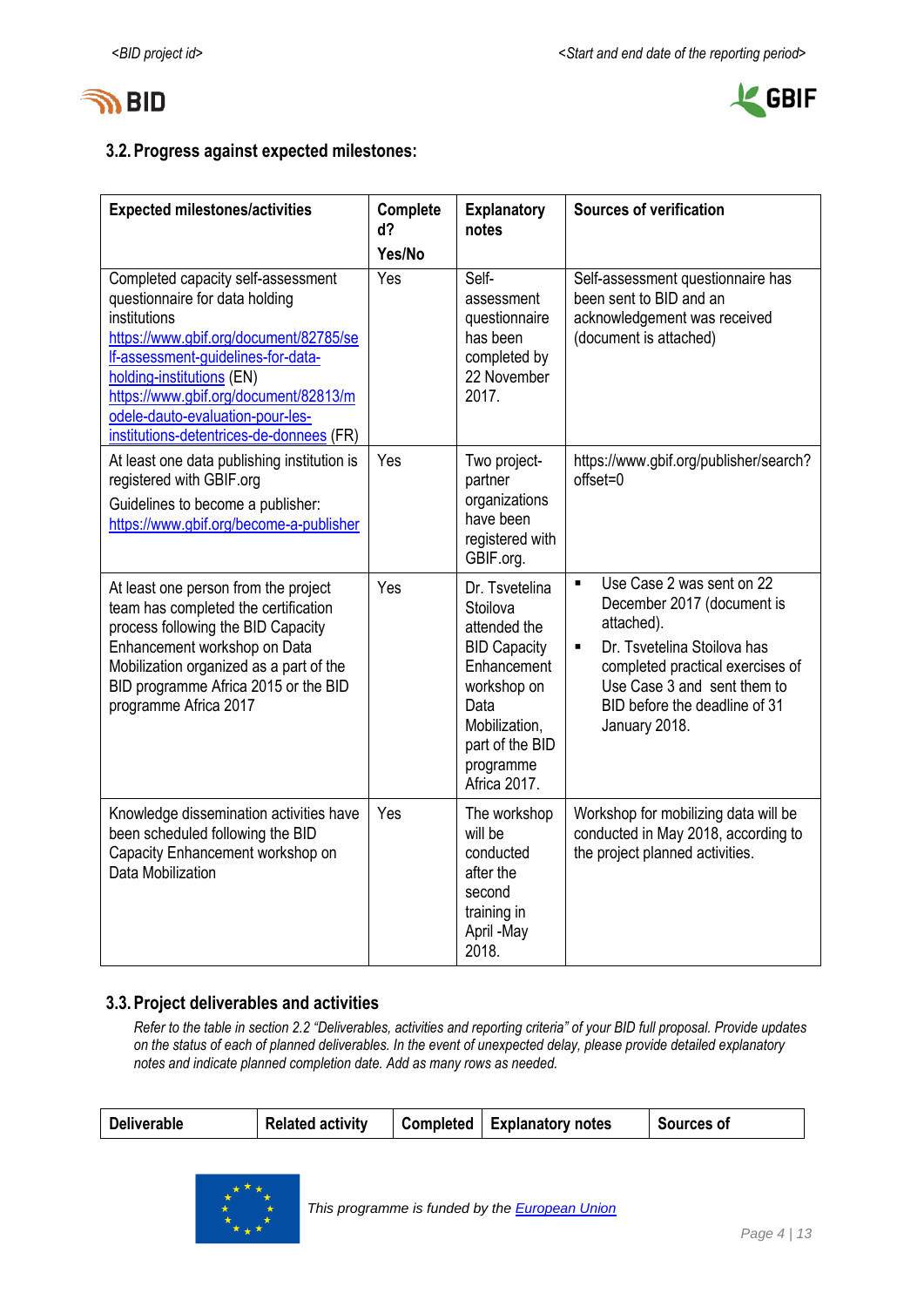



|                                                                                                                                                                                                                            |                                                                                                                                                                                                                                                                                                              | ? Yes/No  |                                                                                                                                                                                                                                                                | verification                                                                                                                                                                               |
|----------------------------------------------------------------------------------------------------------------------------------------------------------------------------------------------------------------------------|--------------------------------------------------------------------------------------------------------------------------------------------------------------------------------------------------------------------------------------------------------------------------------------------------------------|-----------|----------------------------------------------------------------------------------------------------------------------------------------------------------------------------------------------------------------------------------------------------------------|--------------------------------------------------------------------------------------------------------------------------------------------------------------------------------------------|
| Digitize germplasm<br>information; produce<br>datasets with high-<br>quality metadata of<br>vegetable collections<br>from Burundi,<br>Tanzania and Zambia;<br>and make these<br>datasets available<br>online in a database | Make available<br>digitized<br>germplasm<br>databases on<br>indigenous<br>vegetable species<br>from Burundi,<br>Tanzania and<br>Zambia in high-<br>quality format                                                                                                                                            | No        | The project partners will<br>be asked to digitize<br>germplasm information<br>and produce datasets<br>with high quality<br>metadata of vegetable<br>collections from<br>Burundi, Tanzania and<br>Zambia after completing<br>the capacity building<br>workshop. | Every participant will<br>provide feedback<br>from the training and<br>status of his data.                                                                                                 |
| Publish one article in<br>a peer-reviewed<br>journal; make data<br>freely available online<br>through the GBIF.org<br>portal                                                                                               | Organize database<br>in standardized<br>format to be<br>published on the<br>GBIF.org website<br>and in one article                                                                                                                                                                                           | No        | The data needs to be<br>mobilized and published<br>on the gbif.org portal.<br>The paper will be<br>published after<br>publishing data, which<br>will happens at the end<br>of the project.                                                                     | Germplasm<br>$\blacksquare$<br>databases will be<br>mobilized and<br>published.<br>The data will be<br>$\blacksquare$<br>published in a<br>scientific article<br>after publishing<br>data. |
| Build capacity for<br>database<br>management through<br>a training workshop<br>covering theoretical<br>and practical<br>knowledge and skills.                                                                              | Training workshop<br>will be conducted<br>with partners from<br>Burundi, Tanzania<br>and Zambia. This<br>training workshop<br>will cover both<br>theoretical topics on<br>data digitizing,<br>cleaning, editing and<br>publishing, and a<br>practical session<br>(demonstrations and<br>practical exercises. | <b>No</b> | A training workshop has<br>to be completed after<br>the two capacity<br>enhancement<br>workshops organized<br>by BID.                                                                                                                                          | Will be organized<br>according to the<br>project work plan.                                                                                                                                |
| Create a network for<br>vegetable information<br>management among<br>data holders and<br>researchers from<br>different African<br>organizations in sub-<br>Saharan African<br>countries                                    | Document and<br>share workshop<br>with theoretical<br>and practical<br>knowledge                                                                                                                                                                                                                             | No        | The network among<br>dataholders from<br>different countrries and<br>organizations in Sub-<br>Saharan Africa will be<br>built during the<br>workshop.                                                                                                          | Participants from<br>different organizations<br>will be linked and<br>built network for<br>future germplasm<br>acivities.                                                                  |
| Integrate biodiversity<br>information into a<br>policy- and decision-<br>making process by<br>inviting policy and                                                                                                          | Integrated training<br>workshop with<br>different<br>stakeholders.                                                                                                                                                                                                                                           | No        | The integration with<br>policy and decision<br>makers will be done<br>during capacity building<br>workshop.                                                                                                                                                    | Participants will have<br>opportunity to meet<br>and discuss on<br>biodiversity<br>information and                                                                                         |

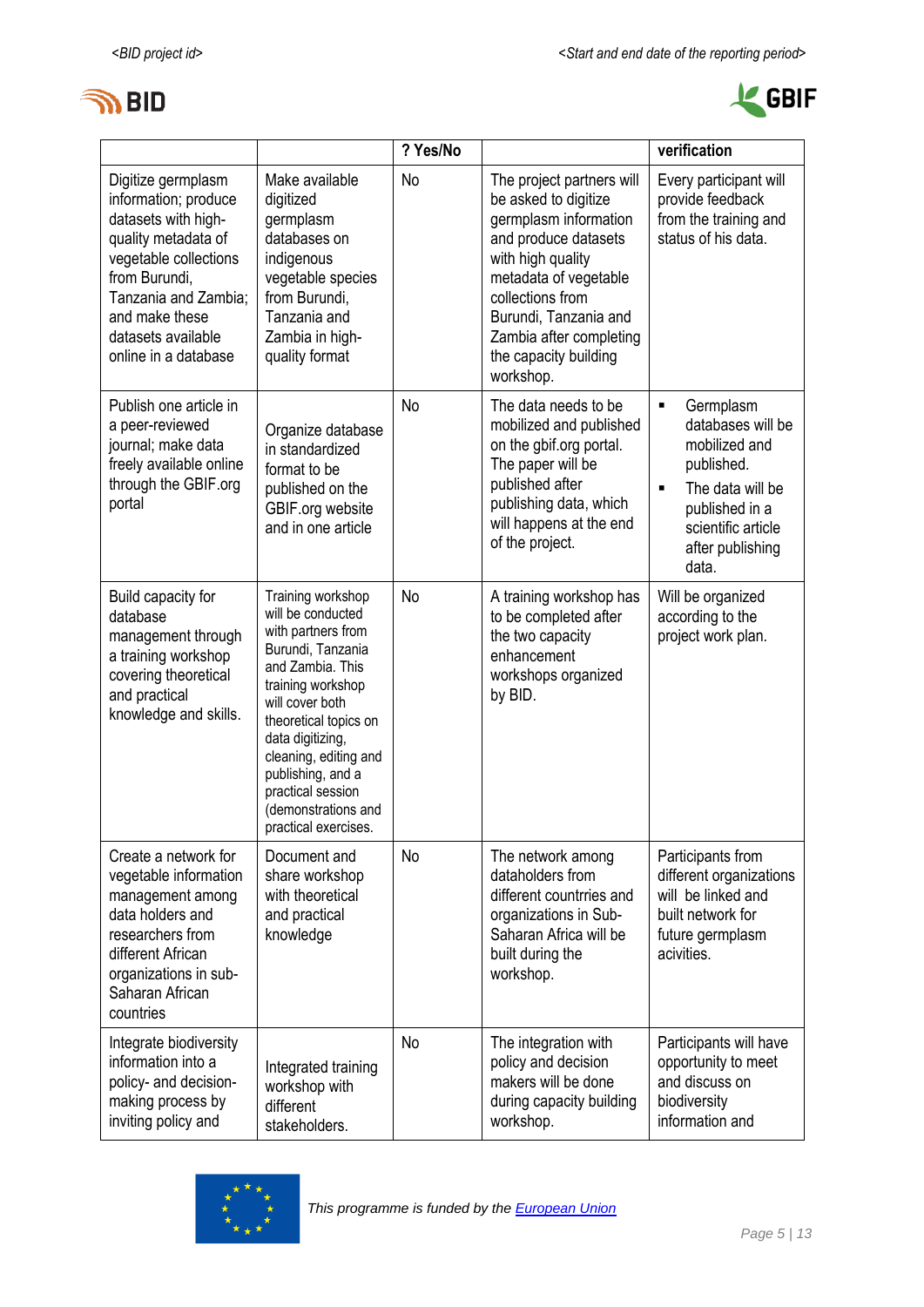



| decision makers to<br>the workshop.                                                              |                                                                             |    |                                                                                                          | related topics with<br>different stakeholders<br>during workshop.                 |
|--------------------------------------------------------------------------------------------------|-----------------------------------------------------------------------------|----|----------------------------------------------------------------------------------------------------------|-----------------------------------------------------------------------------------|
| Identify various<br>threats for<br>conservation diversity<br>of indigenous<br>vegetable species. | Identification of<br>various threats for<br>indigenous<br>vegetable species | No | The treats will be<br>discussed, identified<br>and reported during the<br>capacity building<br>workshop. | Treats for indigenous<br>vegetable species will<br>be identified and<br>reported. |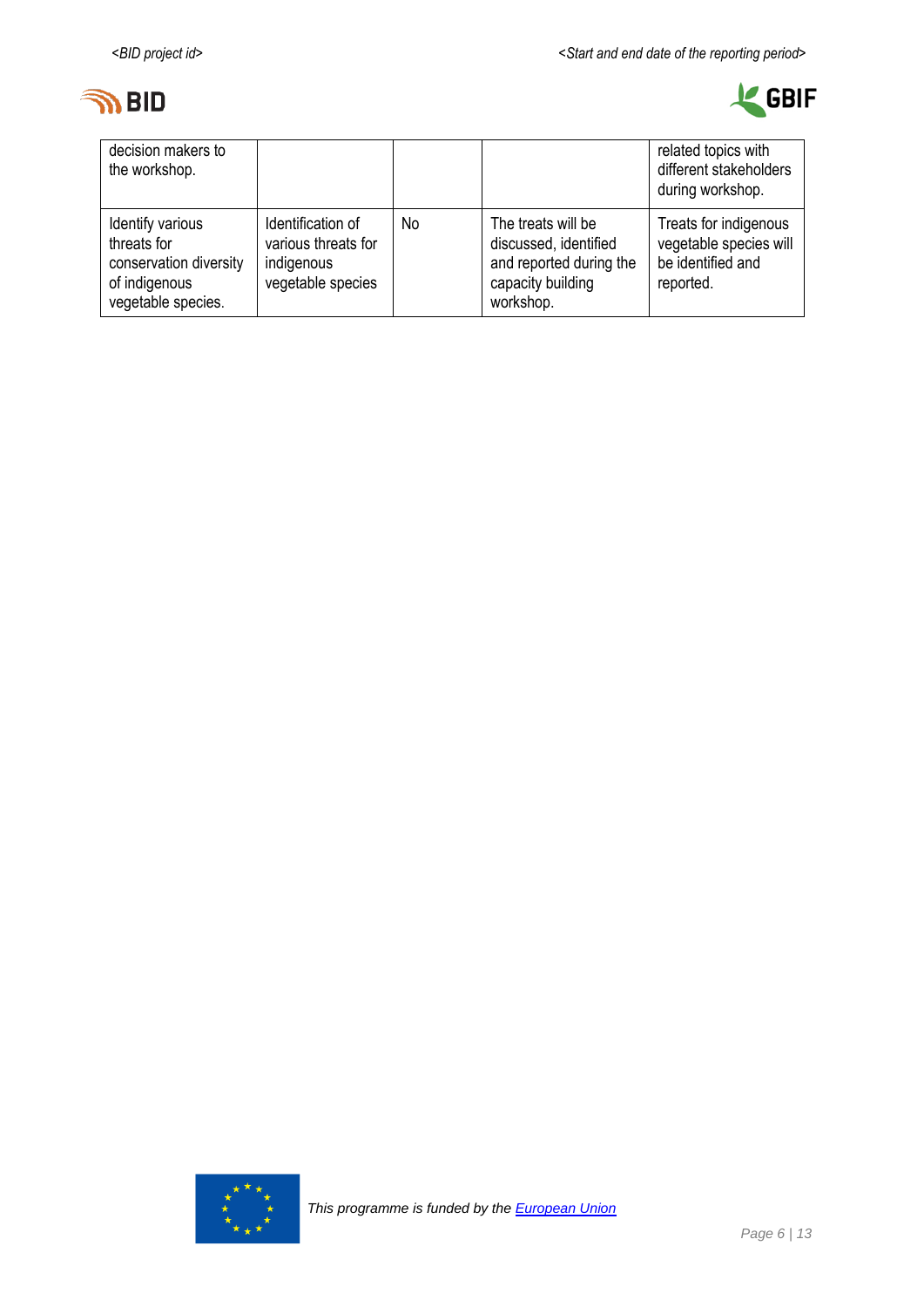



## **3.4.Datasets published on GBIF.org**

*Refer to the table in section 2.4 "Biodiversity data mobilization plan" of your BID full proposal. If the dataset is not yet published, please indicate the name of the institution that is expected to host the data when published in the column "DOI or URL/Planned hosting institution" and expected date of publication (month and year). Add as many rows as needed.*

| <b>Dataset title</b>                                                                                                        | <b>Publishing</b><br>institution                                                                  | DOI or<br><b>URL/Planned</b><br>hosting institution | Date/expected<br>date of<br>publication | <b>Explanatory</b><br>notes                                                 |
|-----------------------------------------------------------------------------------------------------------------------------|---------------------------------------------------------------------------------------------------|-----------------------------------------------------|-----------------------------------------|-----------------------------------------------------------------------------|
| Germplasm collection of<br>indigenous vegetables,<br><b>Burundi</b>                                                         | Agricultural<br><b>Research Institute</b><br>of Burundi<br>(ISABU)                                | Will be discussed<br>during workshop.               | June-October<br>2018                    | The digitizing of<br>database will start<br>after the training<br>workshop. |
| Germplasm collection of<br>indigenous vegetables,<br>from different countries<br>from Eastern and<br>Southern Africa region | Southern Plant<br>Genetic<br><b>Resources Center</b><br>(SPGRC),<br>Lusaka, Zambia                | Will be discussed<br>during workshop.               | June-October<br>2018                    | The digitizing of<br>database will start<br>after the training<br>workshop. |
| Germplasm collection of<br>indigenous vegetables<br>from Central and South<br>Tanzania distributed                          | <b>National Plant</b><br>Genetic<br>Resources<br>Center, Arusha,<br>Tanzania                      | TanBIF                                              | June-October<br>2018                    | The digitizing of<br>database will start<br>after the training<br>workshop. |
| Germplasm collection of<br>vegetables and legumes<br>from Eastern and<br>Southern Africa                                    | The Nelson<br>Mandela African<br>Institution of<br>Science and<br>Technology,<br>Arusha, Tanzania | TanBIF                                              | June-October<br>2018                    | The digitizing of<br>database will start<br>after the training<br>workshop. |
| Germplasm collection of<br>common vegetables from<br>Tanzania                                                               | Horticultural<br>Research and<br>Training Institute,<br>Tengeru,<br>Tanzania                      | TanBIF                                              | June-October<br>2018                    | The digitizing of<br>database will start<br>after the training<br>workshop. |

### **3.5.Examples of use of biodiversity data available through GBIF**

*Use the table to document use or planned use of data available through GBIF as part of your project. You may want to refer to the section 2.5 "Plan to support the integration of biodiversity information into policy and decision-making processes" of your BID full proposal. Please provide the DOI for datasets published on GBIF or data downloaded from GBIF in the "Dataset" column. Briefly describe how the data have been used or are planned to be used in the "Data use" column (ca. 50 words). Provide the date or approximate time frame in months for the use or planned use in the "Date/time frame" column. Please provide links to any documents or webpages documenting the use in the "Sources of verification" column. Add as many rows as needed.*

| Data use<br><b>Dataset</b><br>Data user | Date/time<br>frame | Sources of<br>verification | <b>Notes</b> |
|-----------------------------------------|--------------------|----------------------------|--------------|
|-----------------------------------------|--------------------|----------------------------|--------------|

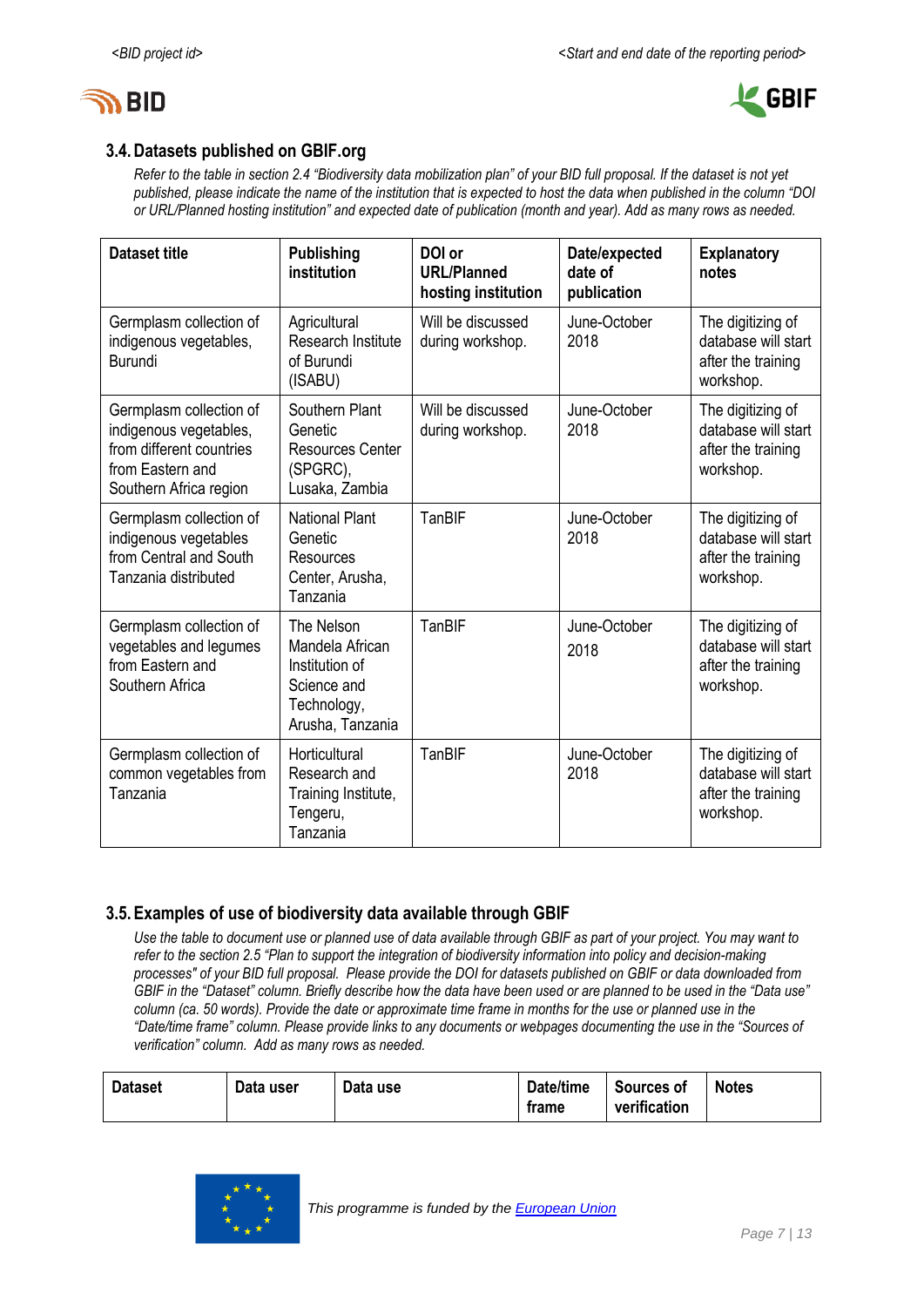



| Capacity<br>building towards<br>digitization of<br>national<br>vegetable<br>databases to<br>address regional<br>and national<br>priorities in food<br>and nutritional<br>security in<br>Eastern Africa | World<br>Vegetable<br>Center,<br>Eastern and<br>Southern<br>Africa. | Checklist of indigenous<br>vegetables<br>Occurrence datasets<br>(Cleome gynandra,<br>Amaranthus sp, African<br>nightshade) from Africa<br>Data will be mobilized and<br>use for different<br>researches, geographic<br>distribution of vegetables.<br>Conservation and<br>utilization of indigenous<br>vegetables will be<br>emphasized. | June-<br>October<br>2018     | Data<br>digitization o<br>indigenous<br>vegetables<br>from<br>Burundi,<br>Tanzania<br>and Zambia. |                                                                             |
|--------------------------------------------------------------------------------------------------------------------------------------------------------------------------------------------------------|---------------------------------------------------------------------|------------------------------------------------------------------------------------------------------------------------------------------------------------------------------------------------------------------------------------------------------------------------------------------------------------------------------------------|------------------------------|---------------------------------------------------------------------------------------------------|-----------------------------------------------------------------------------|
| Capacity<br>building towards<br>digitization of<br>national<br>vegetable<br>databases to<br>address regional<br>and national<br>priorities in food<br>and nutritional<br>security in<br>Eastern Africa | World<br>Vegetable<br>Center.<br>Eastern and<br>Southern<br>Africa  | Occurrence datasets<br>(Vigna unguiculata,<br>Dolichos lablab, Vigna<br>radiata) from Africa.<br>Data will be publicly<br>available and will allow<br>different research activities<br>on vegetable genetic<br>resources.                                                                                                                | June-<br>October<br>2018     | Publications.                                                                                     |                                                                             |
| Germplasm<br>conservation<br>and utilization                                                                                                                                                           | Tanzania<br>country report<br>TanBIF                                | Information on database<br>will be available through<br>Tanzanian node.                                                                                                                                                                                                                                                                  | October-<br>December<br>2018 | Information<br>from<br>GBIF.org<br>portal.                                                        | Communication<br>and verification<br>with Tanzanian<br>node<br>Secretariat. |

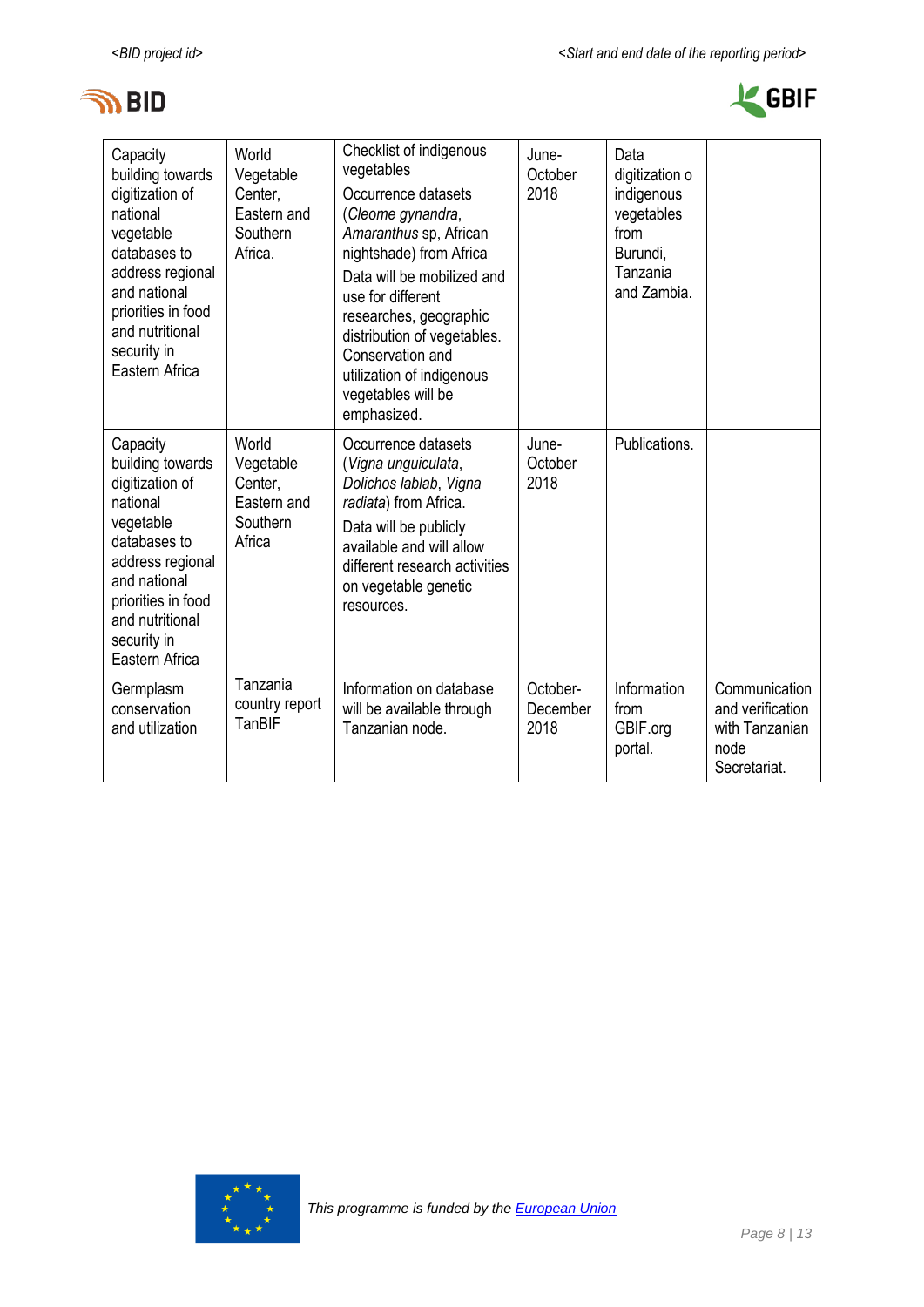



## **3.6.Events organized as part of the project**

*List all the events that have been organized as part of your project. Please provide links to any documents or webpages documenting the use in the "Sources of verification" column. Add as many rows as needed.*

| <b>Full title</b> | Organizing<br>institution | <b>Dates</b>      | Number of<br>participants | <b>Sources of</b><br>verification |
|-------------------|---------------------------|-------------------|---------------------------|-----------------------------------|
| Capacity building | World Vegetable           | Will be organized | 15                        | Communications                    |
| workshop          | Center                    | in May 2018       |                           | and publications.                 |

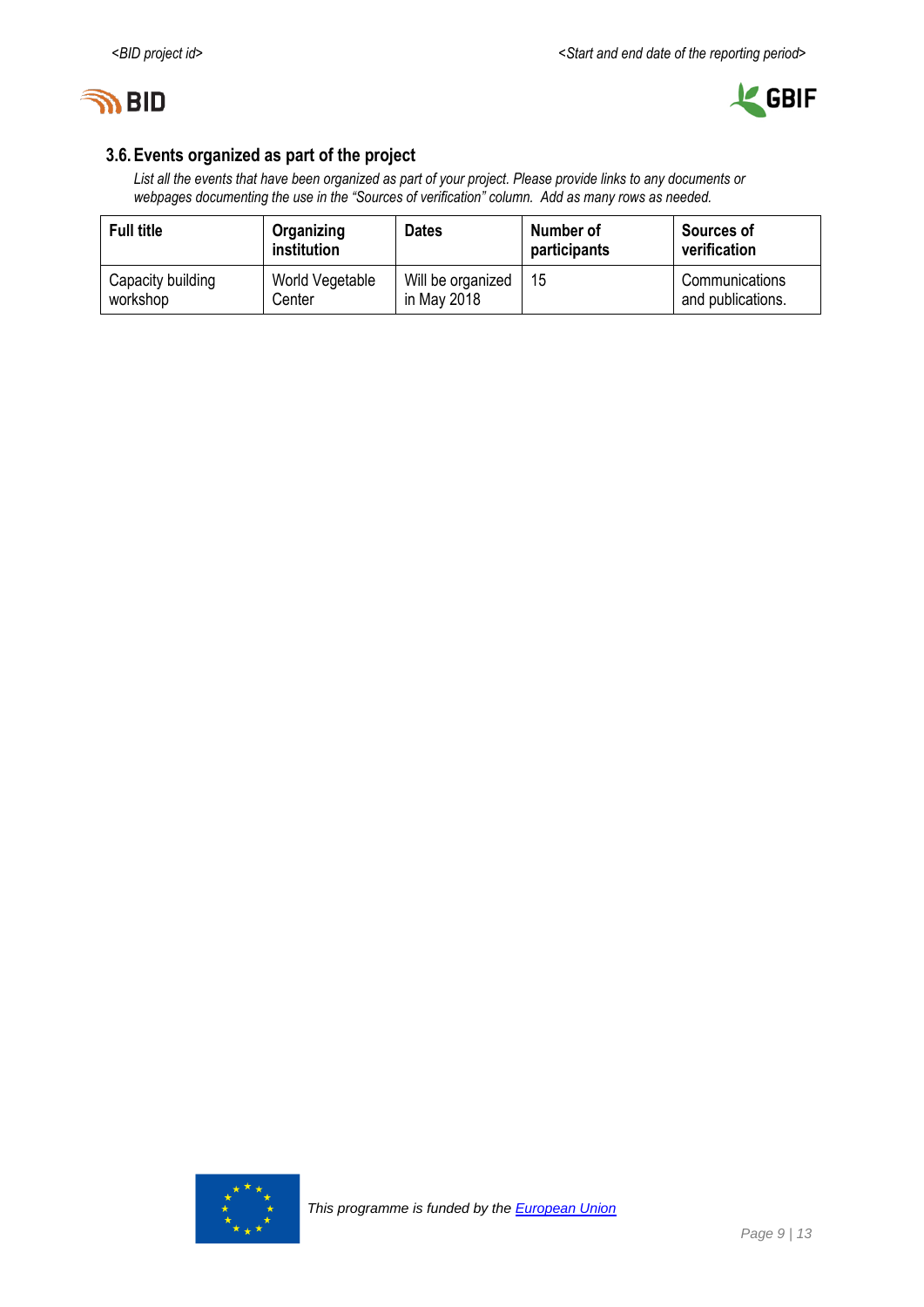# **IN BID**



# **4. Updated calendar for the BID project implementation and evaluation period**

*The calendar should be completed in the same way as in the Full Project Proposal, but should include any expected changes. Provide reasons for any expected changes in section 4.1 'Explanatory Notes'.*

<span id="page-9-0"></span>

| Implementation period start date and end date<br>$(01/04/2018 - 31/12/2018)$                                                                                                                        |              |                |   |   |   |                 |                |   |             |   |  |                   |  |                                                                                |
|-----------------------------------------------------------------------------------------------------------------------------------------------------------------------------------------------------|--------------|----------------|---|---|---|-----------------|----------------|---|-------------|---|--|-------------------|--|--------------------------------------------------------------------------------|
| <b>Activity</b>                                                                                                                                                                                     | $\mathbf{1}$ | $\overline{2}$ | 3 | 4 | 5 | $6\overline{6}$ | $\overline{7}$ | 8 | $9^{\circ}$ |   |  | 10 11 12 13 14 15 |  | <b>Notes</b>                                                                   |
| BID capacity enhancement workshop - data<br>mobilization and publication (online training -<br>participation is mandatory)                                                                          | X            |                |   |   |   |                 |                |   |             |   |  |                   |  | The Workshop was conducted in December 2017.                                   |
| BID capacity enhancement workshop - data use (online<br>training - participation is mandatory)                                                                                                      |              |                |   | X |   |                 |                |   |             |   |  |                   |  | Second workshop is planned for April 2018.                                     |
| Workshop on capacity building - digitizing of national<br>vegetable databases                                                                                                                       |              |                |   |   | X |                 |                |   |             |   |  |                   |  | The Workshop will be conducted in May 2018.                                    |
| Digitize germplasm information; produce datasets with<br>high-quality metadata of vegetable collections from<br>Burundi, Tanzania and Zambia; make these datasets<br>available online in a database |              |                |   |   |   | X               | X              | X |             |   |  |                   |  | Digitized information from Burundi, Tanzania and Zambia<br>(June-August 2018). |
| Document biodiversity database management<br>knowledge in training materials and handouts; share<br>with research organization from sub-Saharan African<br>countries                                |              |                |   |   |   |                 | X              | X |             |   |  |                   |  | Documenting knowledge on biodiversity data management<br>(July-August 2018).   |
| Early progress narrative report                                                                                                                                                                     | x            |                |   |   |   |                 |                |   |             |   |  |                   |  | Early progress narrative report, 31 January 2018.                              |
| Final financial and narrative reporting                                                                                                                                                             |              |                |   |   |   |                 |                |   |             | X |  |                   |  | Final financial and narrative reports (October 2018).                          |
| One article submitted and published in peer-reviewed<br>journal                                                                                                                                     |              |                |   |   |   |                 |                |   |             |   |  | х                 |  | One article submitted and published (December 2018).                           |

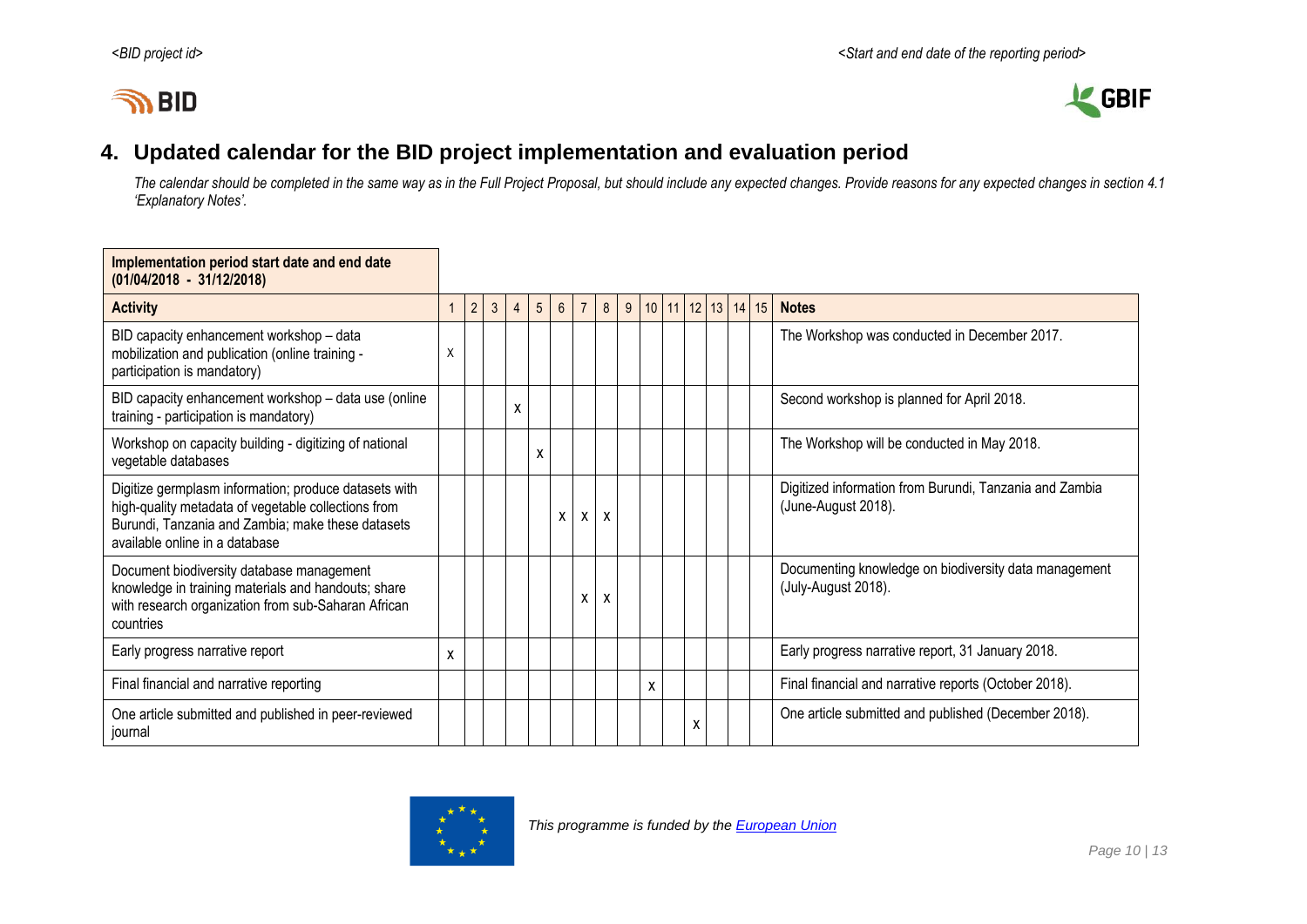



| Evaluation period start date and end date<br>$(01/01/2019-31/03/2019)$ |   |  |  |                                                                                      |  |  |  |  |
|------------------------------------------------------------------------|---|--|--|--------------------------------------------------------------------------------------|--|--|--|--|
| <b>Activity</b>                                                        |   |  |  | <b>Notes</b>                                                                         |  |  |  |  |
| Capacity building workshop                                             | x |  |  | Evaluation process on capacity building workshop                                     |  |  |  |  |
| Publishing data on GBIF org portal from project partners               |   |  |  | Evaluation on data mobilization and publishing on GBIF.org .portal from all partners |  |  |  |  |
|                                                                        |   |  |  |                                                                                      |  |  |  |  |
|                                                                        |   |  |  |                                                                                      |  |  |  |  |
|                                                                        |   |  |  |                                                                                      |  |  |  |  |

**4.1.Explanatory notes:**

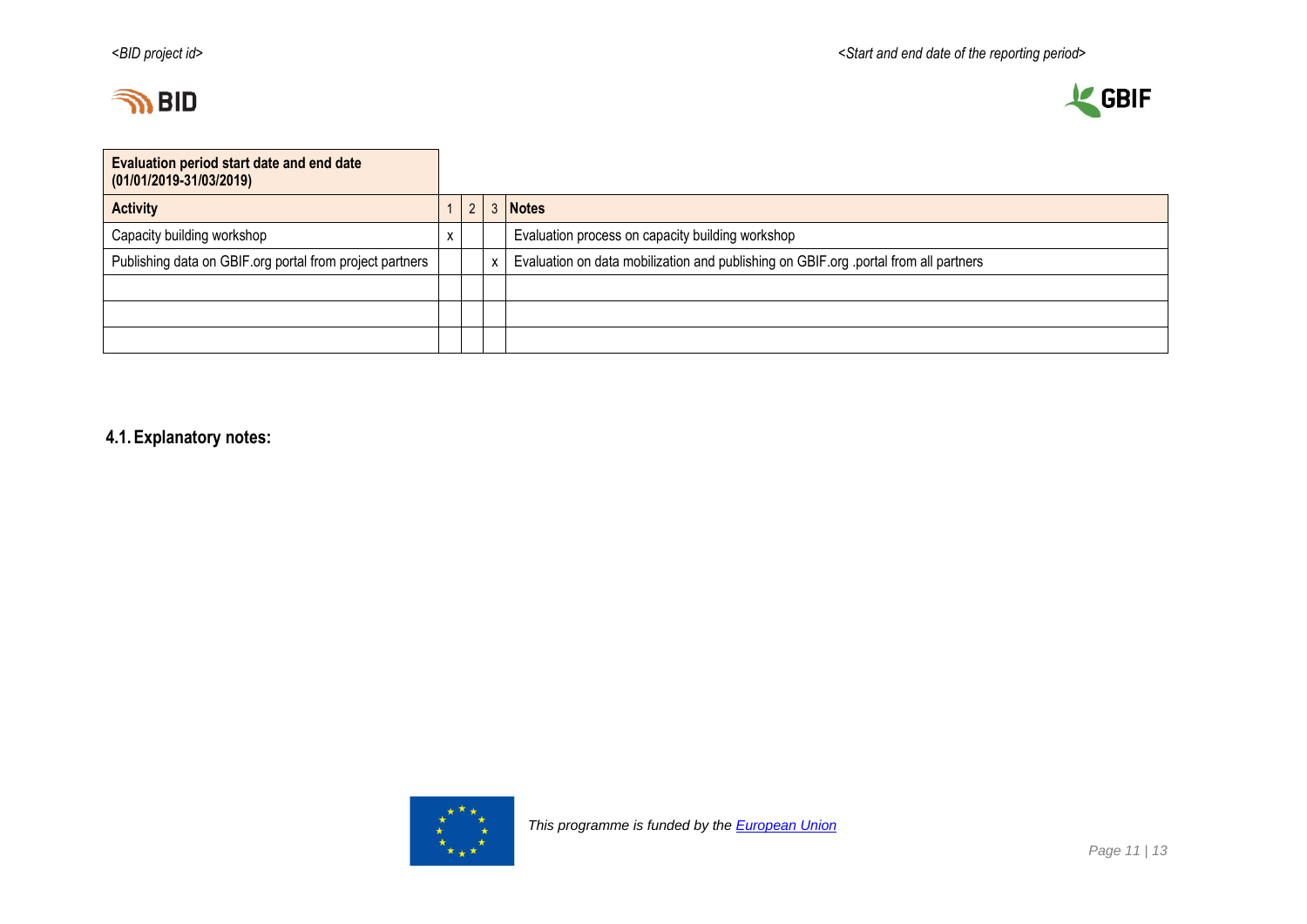



# <span id="page-11-0"></span>**5. Beneficiaries/affiliated entities and other cooperation**

### **5.1.Relationship with project partners**

*Please describe the relationship between your project coordinating team/institution and your project partners, and with any other organisations involved in implementing your BID project.*

BID project BID-AF2017-0310-SNA is a project with partners from three African countries. The partners are research organizations. Participants of partner organizations will be trained on mobilization of data and publishing these data on the GBIF.org portal. During the reporting period, we have communicated several times for registration of each partner organization on the GBIF.org portal. We discussed on data mobilization and data publishing through e-mails, phone and skype. We nominated Mr. Lourance Mapundo from NPGRC, Arusha, Tanzania to attend the second BID capacity building workshop in Cape Town, South Africa.

### **5.2.Links to other projects and actions**

*Where applicable, outline any links and synergies you have developed with other actions, e.g. GBIF nodes, other BID funded projects, etc. If your organization has received previous grants in view of strengthening the same target group, how far has your BID project been able to build upon/complement the previous project(s) ?*

<span id="page-11-1"></span>Through this project we have been in contact with the Tanzanian GBIF node and other colleagues involved in BIDfunded projects in Tanzania. We are in touch with Mr. Paulo Lyimo from Sokoine University of Agriculture. We are in touch with Prof. Pantaleo Munish, TanBIF Head of Delegation and discussing how to work closely. WorldVeg will build capacity of dataholders and publishing through TanBIFand hence GBIF. This will be the major connection between TanBIF and project dataholders.

*Visibility*

*Please refer to th[e BID guidelines](http://bid.gbif.org/en/community/communication-guidelines/)*

### **5.3.Visibility of the BID project**

*How is the visibility of your BID project being ensured?*

### **Short summary**

Capacity building workshop will be conducted in May 2018 and the data holders will publish vegetable data on GBIF.org portal for to be publicly available. One article will be publish at the end of the project, December 2018. All this information will acknowledge GBIF and BID program.

#### **Sources of verification**

The information from capacity building workshop will be sent to BID team. The proof materials including training materials and pictures will be included in the next report.

### **5.4. Visibility of the EU contribution**

*How is the visibility of the EU contribution being ensured within your project implementation?*

All training materials including invitation letters and banner will be with logos of the donor, GBIF and WorldVeg. All publications will be with all logos and acknowledgements to the donor.

#### **Short summary**

The BID project is funded by EU and provides opportunity to the African researchers to learn about GBIF and make possible mobilization and publishing their data. This activity will make the information publicly available. Researchers will be equipped with knowledge and skills on mobilization and publishing data of their collections.